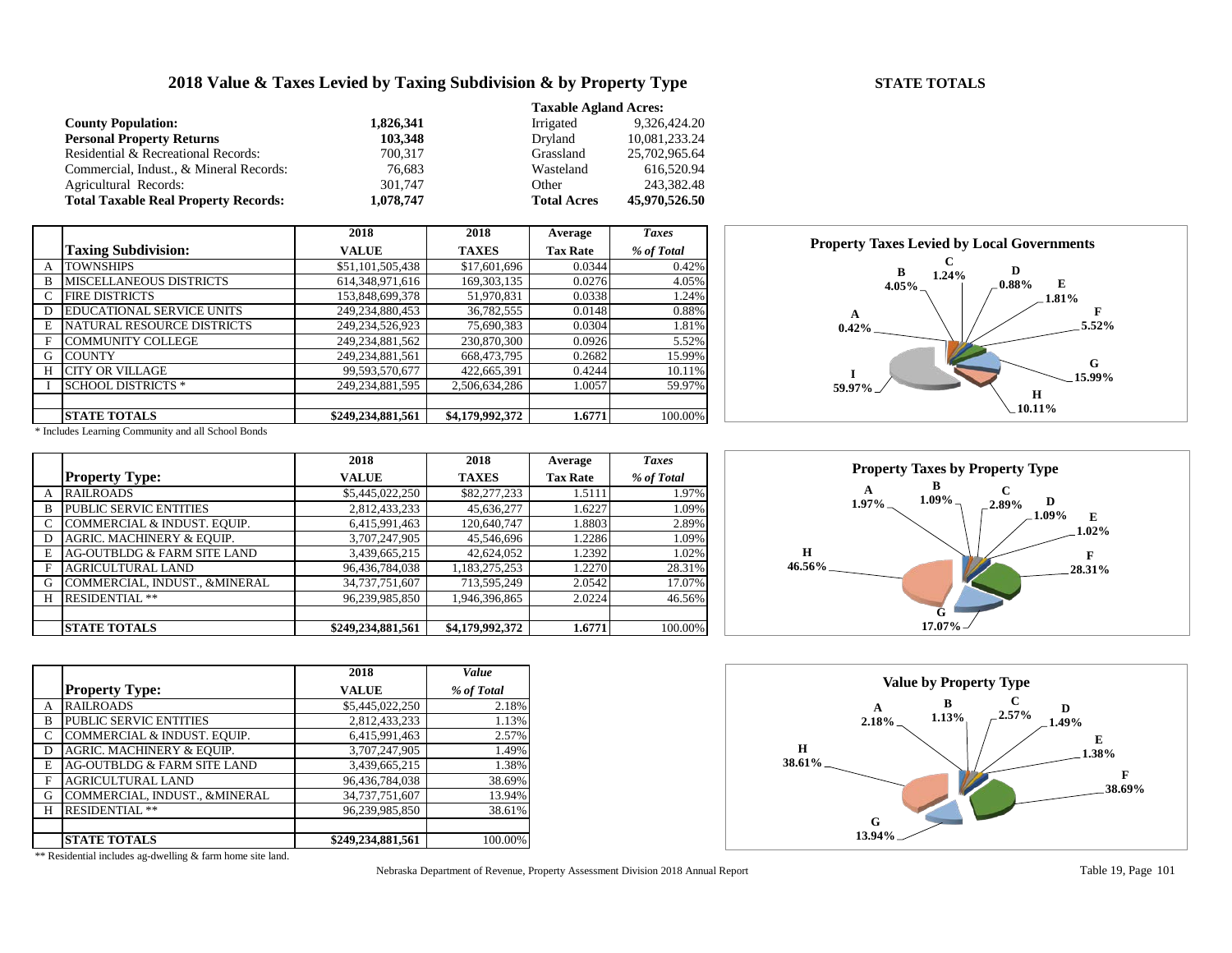# **2018 Value & Taxes Levied by Taxing Subdivision & by Property Type 27 DODGE COUNTY**

| <b>County Seat:</b>                         | <b>Fremont. NE</b> | <b>Taxable Agland Acres:</b> |            | 2018 Levels of Value |     |
|---------------------------------------------|--------------------|------------------------------|------------|----------------------|-----|
| <b>County Population:</b>                   | 36,691             | Irrigated                    | 113.267.77 | Residential:         | 95% |
| <b>Personal Property Returns</b>            | 1.798              | Dryland                      | 152,102.66 | Commercial:          | 97% |
| Residential & Recreational Records:         | 14.126             | Grassland                    | 16,067.60  | Agricultural:        | 71% |
| Commercial, Indust., & Mineral Records:     | . .679             | Wasteland                    | 17.080.36  | Ag Special Value:    | --  |
| Agricultural Records:                       | 4.394              | Other                        | 0.00       |                      |     |
| <b>Total Taxable Real Property Records:</b> | 20,199             | <b>Total Acres</b>           | 298,518.39 |                      |     |

|   |                                   | 2018            | 2018         | Average         | <b>Taxes</b> |
|---|-----------------------------------|-----------------|--------------|-----------------|--------------|
|   | <b>Taxing Subdivision:</b>        | <b>VALUE</b>    | <b>TAXES</b> | <b>Tax Rate</b> | % of Total   |
| А | <b>TOWNSHIPS</b>                  | \$2,519,349,330 | \$1,639,713  | 0.0651          | 2.32%        |
| B | <b>MISCELLANEOUS DISTRICTS</b>    | 4,478,691,861   | 482,575      | 0.0108          | 0.68%        |
| C | <b>FIRE DISTRICTS</b>             | 2,551,056,779   | 1,092,033    | 0.0428          | 1.55%        |
| D | <b>EDUCATIONAL SERVICE UNITS</b>  | 4,199,554,430   | 629.964      | 0.0150          | 0.89%        |
| E | <b>NATURAL RESOURCE DISTRICTS</b> | 4,199,554,428   | 1,317,707    | 0.0314          | 1.87%        |
| F | <b>COMMUNITY COLLEGE</b>          | 4,199,554,431   | 3,989,644    | 0.0950          | 5.65%        |
| G | <b>COUNTY</b>                     | 4,199,554,431   | 11,403,691   | 0.2715          | 16.14%       |
| Н | <b>CITY OR VILLAGE</b>            | 1,789,478,929   | 7,543,312    | 0.4215          | 10.68%       |
|   | <b>SCHOOL DISTRICTS *</b>         | 4,199,554,433   | 42,538,378   | 1.0129          | 60.22%       |
|   |                                   |                 |              |                 |              |
|   | <b>DODGE COUNTY</b>               | \$4,199,554,431 | \$70,637,017 | 1.6820          | 100.00%      |

| <b>2018 Levels of Value</b> |     |
|-----------------------------|-----|
| Residential:                | 95% |
| Commercial:                 | 97% |
| Agricultural:               | 71% |
| Ag Special Value:           |     |



\* Includes Learning Community and all School Bonds

|   |                               | 2018            | 2018         | Average         | <b>Taxes</b> |
|---|-------------------------------|-----------------|--------------|-----------------|--------------|
|   | <b>Property Type:</b>         | <b>VALUE</b>    | <b>TAXES</b> | <b>Tax Rate</b> | % of Total   |
| A | <b>RAILROADS</b>              | \$116,735,582   | \$1,887,380  | 1.6168          | 2.67%        |
| B | PUBLIC SERVIC ENTITIES        | 28,205,964      | 501,416      | 1.7777          | 0.71%        |
|   | COMMERCIAL & INDUST. EQUIP.   | 129,304,056     | 2,461,294    | 1.9035          | 3.48%        |
|   | AGRIC. MACHINERY & EQUIP.     | 48,946,322      | 643,329      | 1.3144          | 0.91%        |
| E | AG-OUTBLDG & FARM SITE LAND   | 47, 277, 172    | 618,819      | 1.3089          | 0.88%        |
| F | <b>AGRICULTURAL LAND</b>      | 1,636,928,981   | 21,754,299   | 1.3290          | 30.80%       |
| G | COMMERCIAL, INDUST., &MINERAL | 514,664,905     | 10,292,849   | 1.9999          | 14.57%       |
| Н | <b>RESIDENTIAL **</b>         | 1,677,491,449   | 32,477,632   | 1.9361          | 45.98%       |
|   |                               |                 |              |                 |              |
|   | <b>DODGE COUNTY</b>           | \$4,199,554,431 | \$70,637,017 | 1.6820          | 100.00%      |

|   |                               | 2018            | Value      |
|---|-------------------------------|-----------------|------------|
|   | <b>Property Type:</b>         | <b>VALUE</b>    | % of Total |
| А | <b>RAILROADS</b>              | \$116,735,582   | 2.78%      |
| B | <b>PUBLIC SERVIC ENTITIES</b> | 28,205,964      | 0.67%      |
| C | COMMERCIAL & INDUST. EQUIP.   | 129,304,056     | 3.08%      |
| D | AGRIC. MACHINERY & EQUIP.     | 48,946,322      | 1.17%      |
| E | AG-OUTBLDG & FARM SITE LAND   | 47, 277, 172    | 1.13%      |
| F | <b>AGRICULTURAL LAND</b>      | 1,636,928,981   | 38.98%     |
| G | COMMERCIAL, INDUST., &MINERAL | 514,664,905     | 12.26%     |
| Н | <b>RESIDENTIAL **</b>         | 1,677,491,449   | 39.94%     |
|   |                               |                 |            |
|   | <b>DODGE COUNTY</b>           | \$4,199,554,431 | 100.00%    |

Nebraska Department of Revenue, Property Assessment Division 2018 Annual Report Table 19, Page 128



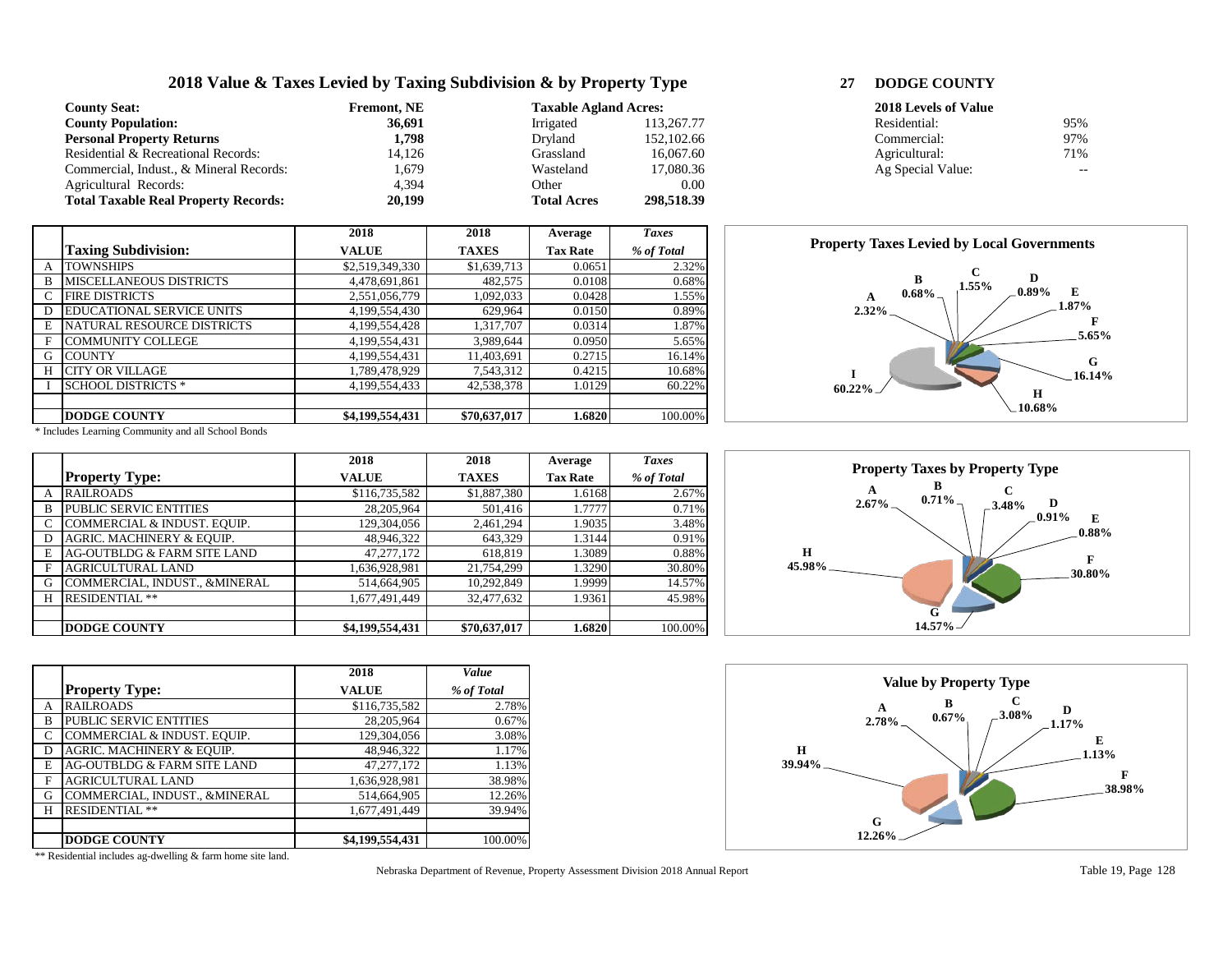## **2018 Value & Taxes Levied by Taxing Subdivision & by Property Type 28 DOUGLAS COU**

**2018 2018 Average** *Taxes*

| <b>County Seat:</b>                         | Omaha. NE | <b>Taxable Agland Acres:</b> |           | 2018 Levels of Value |     |
|---------------------------------------------|-----------|------------------------------|-----------|----------------------|-----|
| <b>County Population:</b>                   | 517,110   | Irrigated                    | 10.832.76 | Residential:         | 93% |
| <b>Personal Property Returns</b>            | 10,436    | Dryland                      | 46,510.65 | Commercial:          | 93% |
| Residential & Recreational Records:         | 184,822   | Grassland                    | 9,214.34  | Agricultural:        | 71% |
| Commercial, Indust., & Mineral Records:     | 11,613    | Wasteland                    | 2,968.43  | Ag Special Value:    | 71% |
| Agricultural Records:                       | .729      | Other                        | 2,256.09  |                      |     |
| <b>Total Taxable Real Property Records:</b> | 198,164   | <b>Total Acres</b>           | 71,782,27 |                      |     |

**Taxing Subdivision: VALUE TAXES Tax Rate** *% of Total* A TOWNSHIPS \$0 \$0 \$0 0.00%<br>B MISCELLANEOUS DISTRICTS 135,974,259,945 77,058,096 0.0567 7.54% MISCELLANEOUS DISTRICTS 135,974,259,945 77,058,096 0.0567 7.54%<br>FIRE DISTRICTS 8,338,454,105 7,338,484 0.0880 0.72% C FIRE DISTRICTS 8,338,454,105 7,338,484 0.0880 0.72%<br>D EDUCATIONAL SERVICE UNITS 44,214,617,045 6,632,670 0.0150 0.65%

E NATURAL RESOURCE DISTRICTS 44,214,617,045 16,620,279 0.0376 1.63%<br>F COMMUNITY COLLEGE 44,214,617,045 42,004,387 0.0950 4.11%

G COUNTY 44,214,617,045 124,061,814 0.2806 12.14%<br>H CITY OR VILLAGE 36,213,192,355 174,650,159 0.4823 17.09%

I SCHOOL DISTRICTS \* 144,214,617,045 573,311,104 1.2967 56.11%

**DOUGLAS COUNTY \$44,214,617,045 \$1,021,676,993 2.3107** 100.00%

D EDUCATIONAL SERVICE UNITS 44,214,617,045 6,632,670 0.0150<br>E NATURAL RESOURCE DISTRICTS 44,214,617,045 16,620,279 0.0376

| DOUGLAS COUNTY |  |  |
|----------------|--|--|

| 2018 Levels of Value |     |
|----------------------|-----|
| Residential:         | 93% |
| Commercial:          | 93% |
| Agricultural:        | 71% |
| Ag Special Value:    | 71% |



\* Includes Learning Community and all School Bonds

F COMMUNITY COLLEGE

CITY OR VILLAGE

|   |                               | 2018             | 2018            | Average         | <b>Taxes</b> |
|---|-------------------------------|------------------|-----------------|-----------------|--------------|
|   | <b>Property Type:</b>         | <b>VALUE</b>     | <b>TAXES</b>    | <b>Tax Rate</b> | % of Total   |
| A | <b>RAILROADS</b>              | \$299,763,515    | \$6,555,631     | 2.1869          | 0.64%        |
| B | <b>PUBLIC SERVIC ENTITIES</b> | 499,459,580      | 11,170,392      | 2.2365          | 1.09%        |
|   | COMMERCIAL & INDUST. EQUIP.   | 1,719,911,780    | 38,822,696      | 2.2572          | 3.80%        |
| D | AGRIC. MACHINERY & EQUIP.     | 11,742,690       | 208,816         | 1.7783          | 0.02%        |
| E | AG-OUTBLDG & FARM SITE LAND   | 16,414,095       | 300,305         | 1.8296          | 0.03%        |
| F | <b>AGRICULTURAL LAND</b>      | 309,189,210      | 5,604,593       | 1.8127          | 0.55%        |
| G | COMMERCIAL, INDUST., &MINERAL | 12,546,703,885   | 286, 102, 721   | 2.2803          | 28.00%       |
| Н | <b>RESIDENTIAL **</b>         | 28.811.432.290   | 672,911,843     | 2.3356          | 65.86%       |
|   |                               |                  |                 |                 |              |
|   | <b>DOUGLAS COUNTY</b>         | \$44,214,617,045 | \$1,021,676,993 | 2.3107          | 100.00%      |

|   |                               | 2018             | Value      |
|---|-------------------------------|------------------|------------|
|   | <b>Property Type:</b>         | <b>VALUE</b>     | % of Total |
| А | <b>RAILROADS</b>              | \$299,763,515    | 0.68%      |
| B | <b>PUBLIC SERVIC ENTITIES</b> | 499,459,580      | 1.13%      |
| C | COMMERCIAL & INDUST. EQUIP.   | 1,719,911,780    | 3.89%      |
| D | AGRIC. MACHINERY & EQUIP.     | 11,742,690       | 0.03%      |
| E | AG-OUTBLDG & FARM SITE LAND   | 16,414,095       | 0.04%      |
| F | <b>AGRICULTURAL LAND</b>      | 309,189,210      | 0.70%      |
| G | COMMERCIAL, INDUST., &MINERAL | 12,546,703,885   | 28.38%     |
| Н | <b>RESIDENTIAL **</b>         | 28,811,432,290   | 65.16%     |
|   |                               |                  |            |
|   | <b>DOUGLAS COUNTY</b>         | \$44,214,617,045 | 100.00%    |

Nebraska Department of Revenue, Property Assessment Division 2018 Annual Report Table 19, Page 129



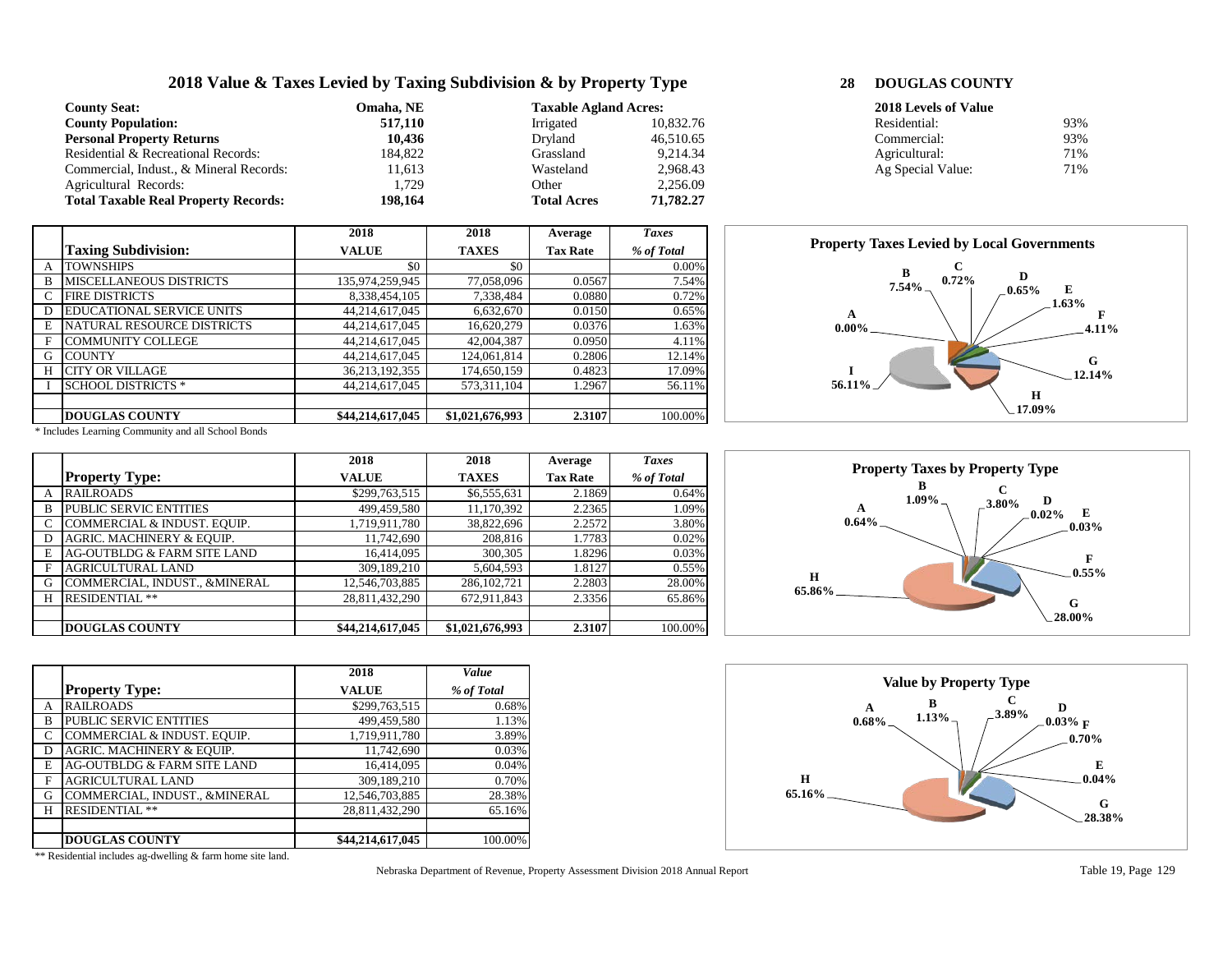## **2018 Value & Taxes Levied by Taxing Subdivision & by Property Type 77 SARPY COUNTY**

**2018 2018 Average** *Taxes*

| <b>County Seat:</b>                         | <b>Papillion, NE</b> | <b>Taxable Agland Acres:</b> |           | 2018 Levels of Value |     |  |
|---------------------------------------------|----------------------|------------------------------|-----------|----------------------|-----|--|
| <b>County Population:</b>                   | 158.840              | Irrigated                    | 6.288.03  | Residential:         | 96% |  |
| <b>Personal Property Returns</b>            | 3,376                | Dryland                      | 60.292.90 | Commercial:          | 94% |  |
| Residential & Recreational Records:         | 59.721               | Grassland                    | 12,747.15 | Agricultural:        | 71% |  |
| Commercial, Indust., & Mineral Records:     | 3,000                | Wasteland                    | 3,548.41  | Ag Special Value:    | 71% |  |
| Agricultural Records:                       | .948                 | Other                        | 538.35    |                      |     |  |
| <b>Total Taxable Real Property Records:</b> | 64.669               | <b>Total Acres</b>           | 83,414.84 |                      |     |  |

**Taxing Subdivision: VALUE TAXES Tax Rate** *% of Total* A TOWNSHIPS \$0 \$0 \$0 0.00%<br>B MISCELLANEOUS DISTRICTS 30,570,043,393 42,625,571 0.1394 12.01% B MISCELLANEOUS DISTRICTS 30,570,043,393 42,625,571 0.1394 12.01%<br>C FIRE DISTRICTS 3,601,401,585 9,895,544 0.1150 2.79%

D EDUCATIONAL SERVICE UNITS 15,512,829,004 2,326,932 0.0150 0.66% E NATURAL RESOURCE DISTRICTS 15,512,829,012 5,831,899 0.0376 1.64%<br>F COMMUNITY COLLEGE 15,512,829,012 14,737,193 0.0950 4.15%

G COUNTY 15,512,829,012 46,057,562 0.2969 12.97%<br>H CITY OR VILLAGE 7.012.465.349 38.440.342 0.5482 10.83%

I SCHOOL DISTRICTS \* 15,512,829,011 195,128,539 1.2579 54.96%

**SARPY COUNTY \$15,512,829,012 \$355,043,583 2.2887** 100.00%

|  | <b>SARPY COUNTY</b> |
|--|---------------------|

| 2018 Levels of Value |     |
|----------------------|-----|
| Residential:         | 96% |
| Commercial:          | 94% |
| Agricultural:        | 71% |
| Ag Special Value:    | 71% |



\* Includes Learning Community and all School Bonds

H CITY OR VILLAGE 7,012,465,349

C FIRE DISTRICTS

F COMMUNITY COLLEGE

|   |                               | 2018             | 2018          | Average         | <b>Taxes</b> |
|---|-------------------------------|------------------|---------------|-----------------|--------------|
|   | <b>Property Type:</b>         | <b>VALUE</b>     | <b>TAXES</b>  | <b>Tax Rate</b> | % of Total   |
| A | <b>RAILROADS</b>              | \$30,370,571     | \$566,311     | 1.8647          | 0.16%        |
| B | PUBLIC SERVIC ENTITIES        | 70,181,837       | 1,450,337     | 2.0665          | 0.41%        |
| C | COMMERCIAL & INDUST. EQUIP.   | 393,970,639      | 8,349,982     | 2.1194          | 2.35%        |
| D | AGRIC. MACHINERY & EQUIP.     | 10,307,511       | 179,545       | 1.7419          | 0.05%        |
| E | AG-OUTBLDG & FARM SITE LAND   | 61,408,023       | 1,062,479     | 1.7302          | 0.30%        |
| F | AGRICULTURAL LAND             | 360,553,352      | 6,248,623     | 1.7331          | 1.76%        |
| G | COMMERCIAL, INDUST., &MINERAL | 3,627,932,524    | 79,967,281    | 2.2042          | 22.52%       |
| H | <b>RESIDENTIAL **</b>         | 10.958.104.555   | 257.219.024   | 2.3473          | 72.45%       |
|   |                               |                  |               |                 |              |
|   | <b> SARPY COUNTY</b>          | \$15,512,829,012 | \$355,043,583 | 2.2887          | 100.00%      |

|   |                               | 2018             | Value      |
|---|-------------------------------|------------------|------------|
|   | <b>Property Type:</b>         | <b>VALUE</b>     | % of Total |
| А | <b>RAILROADS</b>              | \$30,370,571     | 0.20%      |
| B | <b>PUBLIC SERVIC ENTITIES</b> | 70,181,837       | 0.45%      |
| C | COMMERCIAL & INDUST. EQUIP.   | 393,970,639      | 2.54%      |
| D | AGRIC. MACHINERY & EQUIP.     | 10,307,511       | 0.07%      |
| E | AG-OUTBLDG & FARM SITE LAND   | 61,408,023       | 0.40%      |
| F | <b>AGRICULTURAL LAND</b>      | 360,553,352      | 2.32%      |
| G | COMMERCIAL, INDUST., &MINERAL | 3,627,932,524    | 23.39%     |
| Н | <b>RESIDENTIAL **</b>         | 10,958,104,555   | 70.64%     |
|   |                               |                  |            |
|   | <b>SARPY COUNTY</b>           | \$15,512,829,012 | 100.00%    |



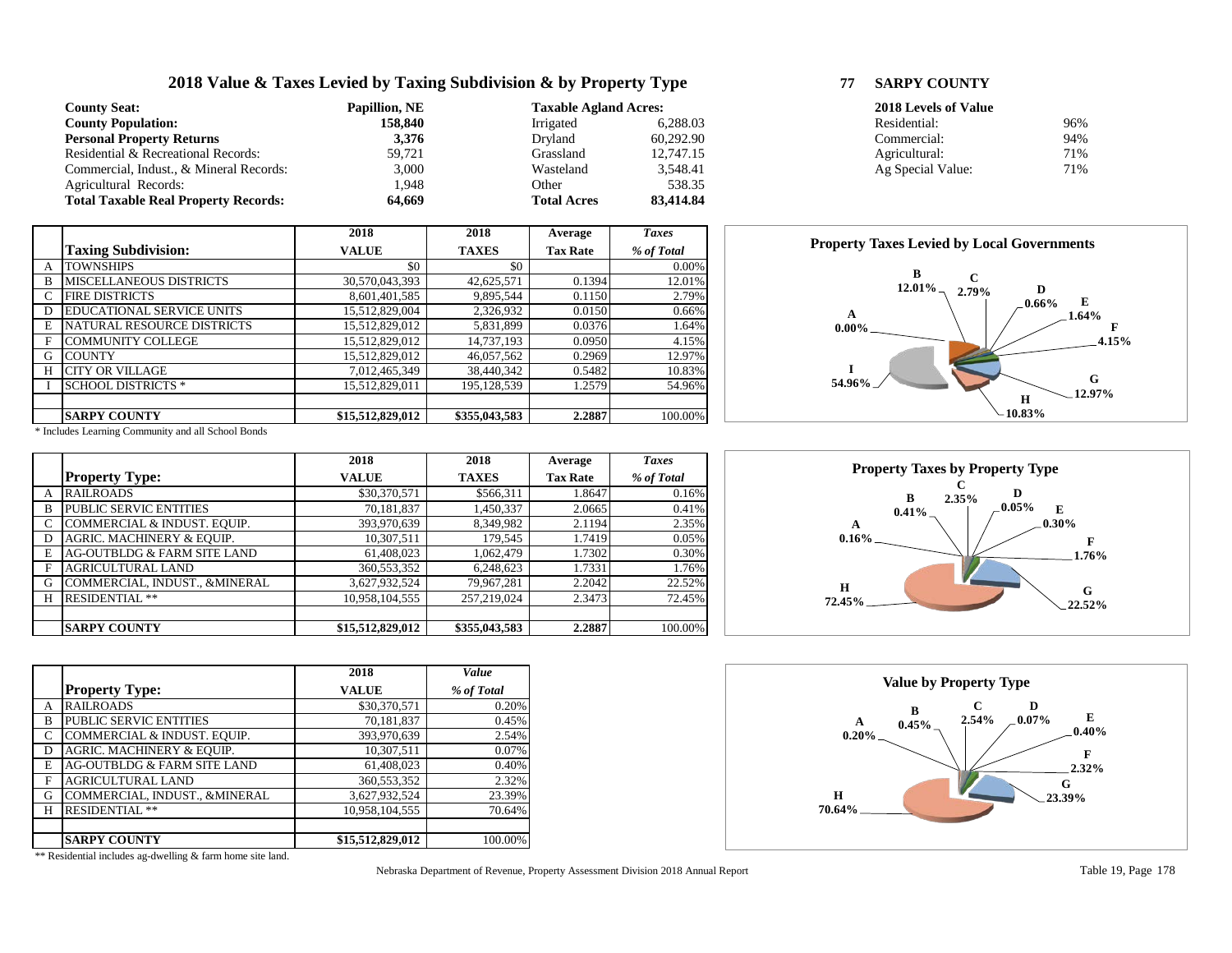# **2018 Value & Taxes Levied by Taxing Subdivision & by Property Type 89 WASHINGTON COUNTY**

| <b>County Seat:</b>                         | <b>Blair</b> , NE<br><b>Taxable Agland Acres:</b> |                    |            | 2018 Levels of Value |     |  |
|---------------------------------------------|---------------------------------------------------|--------------------|------------|----------------------|-----|--|
| <b>County Population:</b>                   | 20,234                                            | Irrigated          | 16.762.46  | Residential:         | 96% |  |
| <b>Personal Property Returns</b>            | 980                                               | Drvland            | 151,674.01 | Commercial:          | 96% |  |
| Residential & Recreational Records:         | .180                                              | Grassland          | 25,953.62  | Agricultural:        | 69% |  |
| Commercial, Indust., & Mineral Records:     | 749                                               | Wasteland          | 17.765.28  | Ag Special Value:    | 69% |  |
| Agricultural Records:                       | 4.565                                             | Other              | 1.621.10   |                      |     |  |
| <b>Total Taxable Real Property Records:</b> | 12,494                                            | <b>Total Acres</b> | 213,776.47 |                      |     |  |

|              |                                  | 2018            | 2018         | Average         | <b>Taxes</b> |
|--------------|----------------------------------|-----------------|--------------|-----------------|--------------|
|              | <b>Taxing Subdivision:</b>       | <b>VALUE</b>    | <b>TAXES</b> | <b>Tax Rate</b> | % of Total   |
| $\mathsf{A}$ | <b>TOWNSHIPS</b>                 | \$2,477,289,741 | \$685,725    | 0.0277          | 1.22%        |
| B            | <b>MISCELLANEOUS DISTRICTS</b>   | 12,913,059,012  | 2,359,410    | 0.0183          | 4.21%        |
| C            | <b>FIRE DISTRICTS</b>            | 2,436,812,999   | 957,417      | 0.0393          | 1.71%        |
| D            | <b>EDUCATIONAL SERVICE UNITS</b> | 3,028,600,398   | 454,293      | 0.0150          | 0.81%        |
| E            | NATURAL RESOURCE DISTRICTS       | 3,028,600,398   | 1,138,573    | 0.0376          | 2.03%        |
| F            | <b>COMMUNITY COLLEGE</b>         | 3,028,600,398   | 2,877,172    | 0.0950          | 5.14%        |
| G            | <b>COUNTY</b>                    | 3,028,600,398   | 9,924,684    | 0.3277          | 17.73%       |
| H            | <b>CITY OR VILLAGE</b>           | 744,758,411     | 2,996,203    | 0.4023          | 5.35%        |
|              | <b>SCHOOL DISTRICTS *</b>        | 3,028,600,396   | 34,589,519   | 1.1421          | 61.79%       |
|              |                                  |                 |              |                 |              |
|              | <b>WASHINGTON COUNTY</b>         | \$3,028,600,398 | \$55,982,995 | 1.8485          | 100.00%      |

\* Includes Learning Community and all School Bonds

|   |                                      | 2018            | 2018         | Average         | <b>Taxes</b> |
|---|--------------------------------------|-----------------|--------------|-----------------|--------------|
|   | <b>Property Type:</b>                | <b>VALUE</b>    | <b>TAXES</b> | <b>Tax Rate</b> | % of Total   |
| A | <b>RAILROADS</b>                     | \$35,630,894    | \$651,267    | 1.8278          | 1.16%        |
| B | <b>PUBLIC SERVIC ENTITIES</b>        | 22,605,866      | 441,142      | 1.9515          | 0.79%        |
|   | COMMERCIAL & INDUST. EQUIP.          | 109,231,708     | 2,021,959    | 1.8511          | 3.61%        |
| D | <b>AGRIC. MACHINERY &amp; EQUIP.</b> | 32,587,860      | 545,540      | 1.6741          | 0.97%        |
| E | AG-OUTBLDG & FARM SITE LAND          | 57,665,510      | 998,078      | 1.7308          | 1.78%        |
| F | <b>AGRICULTURAL LAND</b>             | 936,660,795     | 15,727,417   | 1.6791          | 28.09%       |
| G | COMMERCIAL, INDUST., &MINERAL        | 363,198,245     | 7,044,126    | 1.9395          | 12.58%       |
| H | <b>RESIDENTIAL **</b>                | 1,471,019,520   | 28,553,466   | 1.9411          | 51.00%       |
|   |                                      |                 |              |                 |              |
|   | <b>WASHINGTON COUNTY</b>             | \$3,028,600,398 | \$55,982,995 | 1.8485          | 100.00%      |

|   |                               | 2018            | Value      |
|---|-------------------------------|-----------------|------------|
|   | <b>Property Type:</b>         | <b>VALUE</b>    | % of Total |
| А | <b>RAILROADS</b>              | \$35,630,894    | 1.18%      |
| B | PUBLIC SERVIC ENTITIES        | 22,605,866      | 0.75%      |
| C | COMMERCIAL & INDUST. EQUIP.   | 109,231,708     | 3.61%      |
| D | AGRIC. MACHINERY & EQUIP.     | 32,587,860      | 1.08%      |
| E | AG-OUTBLDG & FARM SITE LAND   | 57,665,510      | 1.90%      |
| F | <b>AGRICULTURAL LAND</b>      | 936,660,795     | 30.93%     |
| G | COMMERCIAL, INDUST., &MINERAL | 363,198,245     | 11.99%     |
| н | <b>RESIDENTIAL **</b>         | 1,471,019,520   | 48.57%     |
|   |                               |                 |            |
|   | <b>WASHINGTON COUNTY</b>      | \$3,028,600,398 | 100.00%    |

Nebraska Department of Revenue, Property Assessment Division 2018 Annual Report Table 19, Page 190

| 2018 Levels of Value |     |
|----------------------|-----|
| Residential:         | 96% |
| Commercial:          | 96% |
| Agricultural:        | 69% |
| Ag Special Value:    | 69% |
|                      |     |